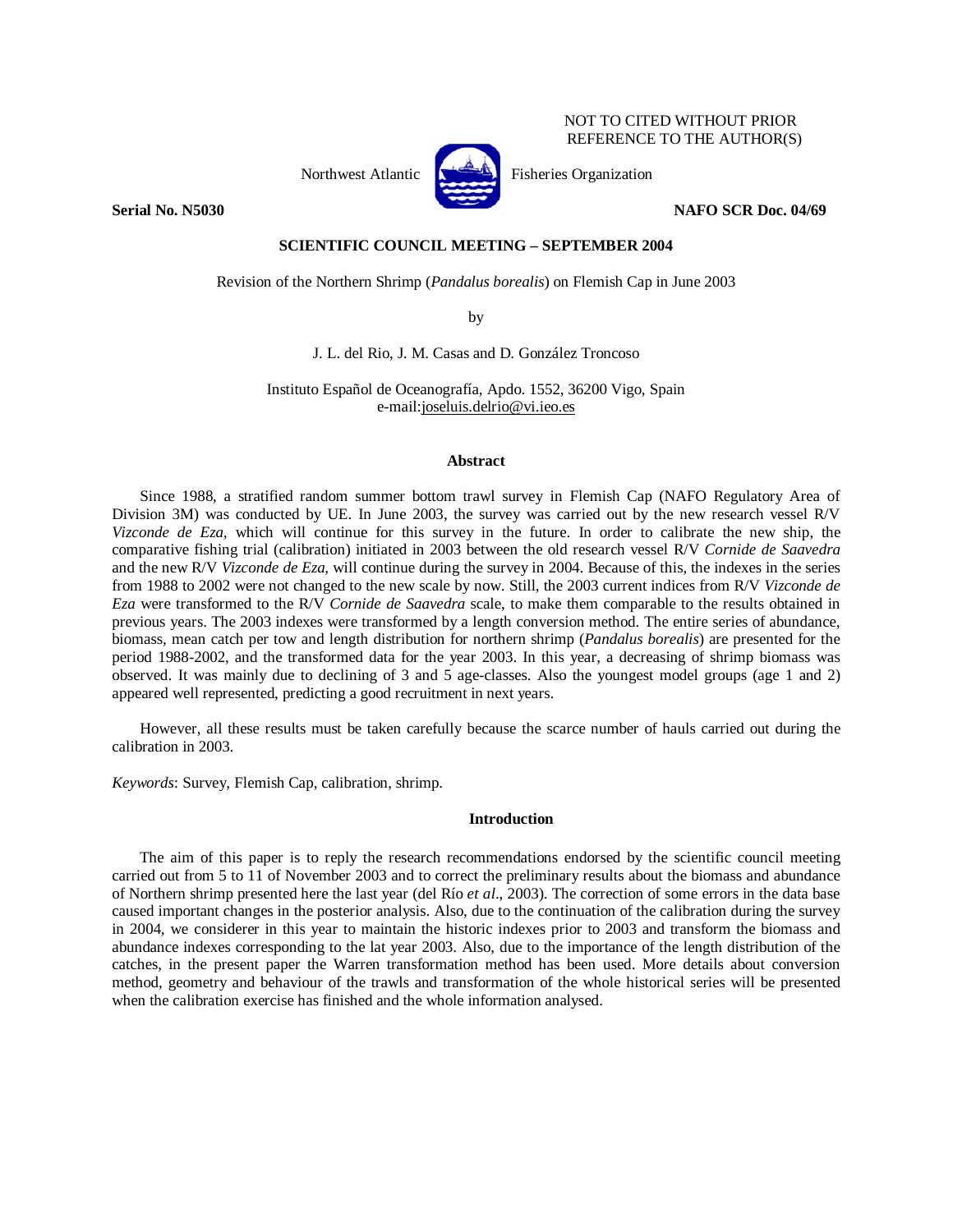## **Material and Methods**

#### **Change of vessel and calibration**

The survey was carried out from May  $31<sup>st</sup>$  to July  $27<sup>th</sup>$ . Even the survey was carried out following the same procedures as in previous years, the same bottom trawl net Lofoten, with a cod-end mesh size of 35 mm, as well as all other details of its use (Saborido-Rey and Vázquez, 2003), the R/V *Vizconde de Eza* replaced the traditional research vessel used up to now.

In order to establish a link between the two sets of survey data, during the present survey comparative fishing trials were conducted to develop factors between the two vessels.

Direct comparison of catches from vessel fishing side by side is based on the assumption that the number of fish in the trawl paths is more or less the same. The vessels conducted fishing operations at the same time, along parallel courses at a speed of 3.0 knots and a tow length of 30 minutes.

A series of 59 valid paired hauls were carried out. For shrimp, for the 46 trawl pairs in which the species was present in both vessels, only 36 hauls could be used for the calibration due to the great differences in the catches in ten hauls, that made to think in aggregations missed at one of the two vessels.

To convert the length distribution and abundance, a multiplicative model, proposed by Warren (1997)

$$
y = ax^b e^{cx}
$$

was adjusted as:  $log (y) = log (a) + b log (b) + cx$ 

Where y is the ratio:

Ratio = 
$$
\frac{R/V \text{ Cornide de Saavedra (catch number)}}{R/V \text{ Vizconde de Eza (catch number)}}
$$
 by length

x is the length and a, b y c are the estimated parameters.

The estimate of the parameters was carried out fitting the observed ratio by weighted least squares.

### **Sampling**

Samples of approximately 1.5 kilogram shrimp were taken in each tow where this species was present for length frequency determination. Some samples were frozen for length-weight analysis at the laboratory.

Shrimps were separated into males and females according to the endopod of the first pleopod (Rasmussen, 1953). Individuals changing sex phase, according to this criterion, were included with males. Females were further separated as primiparous (first time spawners) and multiparous (spawned previously) based on the condition of the external spines (McCrary, 1971). Ovigerous females were considered as a group and were not included with multiparous females.

Oblique carapace length (CL), the distance from the base of the eye to the posterior dorsal edge of the carapace (Shumway *et al.,* 1985), was measured to the lower 0.5 mm length-classes. Sampling length data were used to obtain an estimate of population length distributions in the whole area and to compare it with the estimates of the other years.

The length-weight relationship was calculated from 2 192 individuals, which were weighed to the nearest 0.1 g after a little draining time.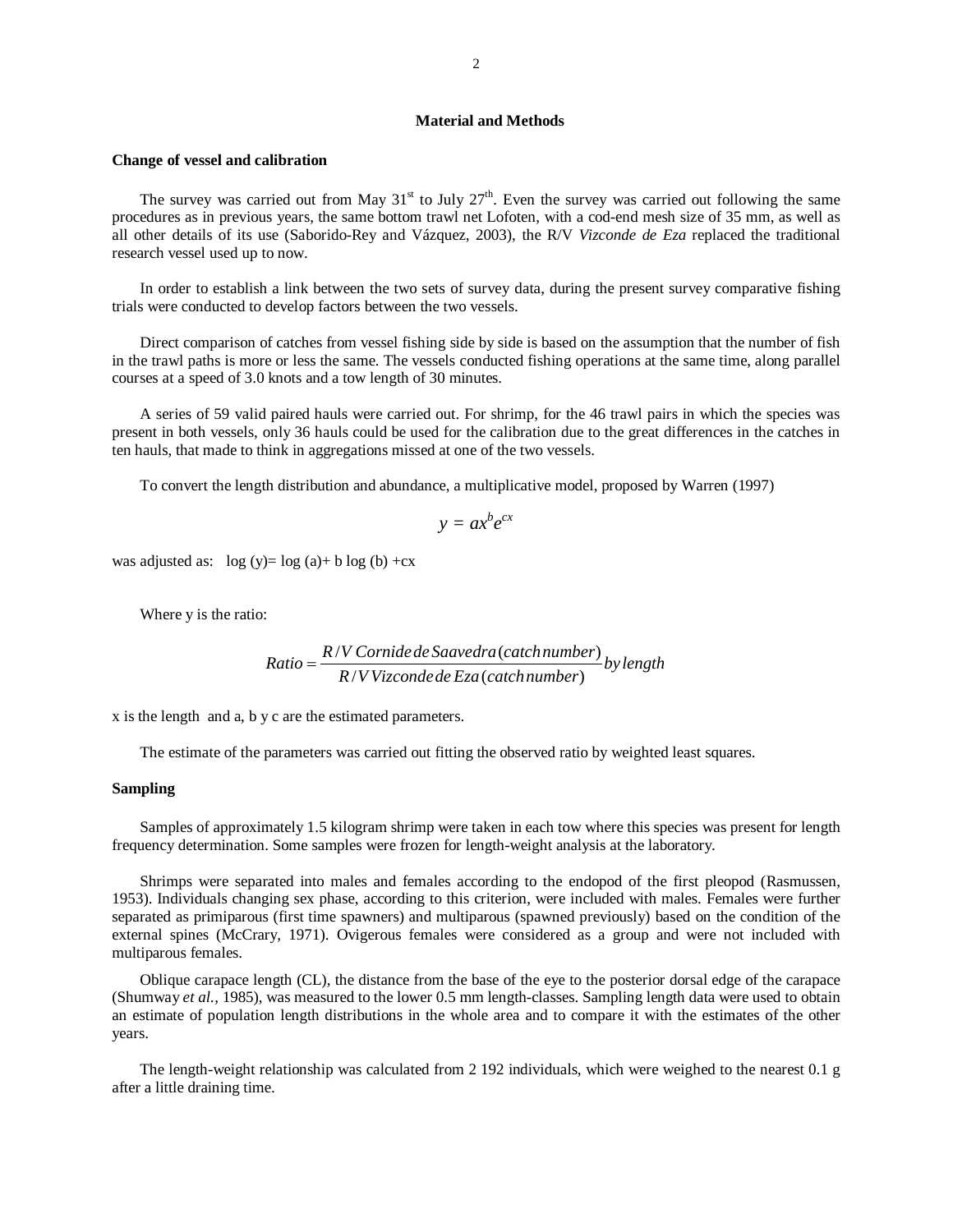Skúladóttir and Diaz (2001) present the first age assessment by Modal analysis using the Mix software (MacDonald and Pitcher, 1979) of the shrimp caught in the EU survey in the years 1988-2001. In 2003 a modal analysis of the length distribution to estimate age structure was carried out using the same method and compared with previous results in 2002 (del Río *et al*., 2002).

### **Results**

From the 36 paired hauls used to calibrate the shrimp catches and lengths, the parameters calculated by Warren method were:

|                   |         |       |       | Hauls number |
|-------------------|---------|-------|-------|--------------|
| Pandalus borealis | .41E+06 | .8528 | .4348 | 30           |

A total of 114 valid bottom trawls were completed with Lofoten trawl gear in Flemish Cap. Shrimp appeared in 109 sets and all indexes of 2003 year are transformed by means of multiplicative model proposed by Warren.

#### **Biomass**

Shrimp biomass indexes estimated by swept area method (mean catch per tow, total, CL>20 mm, female) from 1988 to 2003 are presented in Table 1. The biomass index obtained this year decreased from 18 109 tons in 2002 to 13 847 tons in this survey.

Biomass distributions estimated by strata from 1988 to 2003 are shown in Table 2. The presence of shrimp in shallowest strata, with depths less than 140 fathoms (257 m), was scarce in the first years (1988-1994). However, since 1995, a noticeable amount of shrimp occurred in these strata and the estimated biomass increased from 1995 to 2003 according the following table:

| Year                                          | 1995 | 1996 | 1997 | 1998 | 1999 | 2000 | 2001 | 2002 | 2003 |
|-----------------------------------------------|------|------|------|------|------|------|------|------|------|
| Estimated biomass (tons)<br>$(< 140$ fathoms) | 181  | 192  | 189  | 1333 | 1709 | 1875 | 3458 | 5332 | 5089 |
| % Total biomass<br>$(< 140$ fathoms)          | 3.3  | 3.0  | 3.7  | 7.9  | 13.7 | 19.3 | 24.5 | 29.4 | 36.7 |

This increase in shallowest strata is a consequence of the greater abundance of the youngest age classes. In this survey the 36.7% of total estimated biomass was obtained in depths less than 140 fathoms (257 m).

Biomass distribution observed during the survey is presented in Fig. 1. As previous years shrimp population have a distribution around the central area of the bank. In depths less than 80 fathoms (strata 1 and 2) and bigger than 300 fathoms (strata 16 and 19), the catches never exceeded 10 kg/tow. The three highest catch (175, 102 and 95 kg) occurred in the West of the Flemish Cap at intermediate depth strata.

#### **Adult stock, female biomass**

Total biomass estimates by the series of bottom trawl surveys on Flemish Cap from 1988 to 2003 are shown in Table 1. These estimations are quite variable due to predominant sizes of the shrimp are in the selection range of the cod-end mesh size used, so the biomass estimations are clearly affected by small changes in cod-end mesh size. To solve this problem it was proposed to use only the shrimp bigger than 20 mm CL (Table 1). The biomass for shrimp bigger than 20 mm CL tried to be an index of the adult biomass not affected by differences in the cod-end mesh size used. The 20 mm CL was chosen because it is approximately the limit between 3 and 4 years old shrimp in this season (Garabana, 1999).

The use of female biomass estimate is also an index not affected by small changes in mesh size, and it is the one used by the NAFO Scientific Council, so it was also included in Table 1.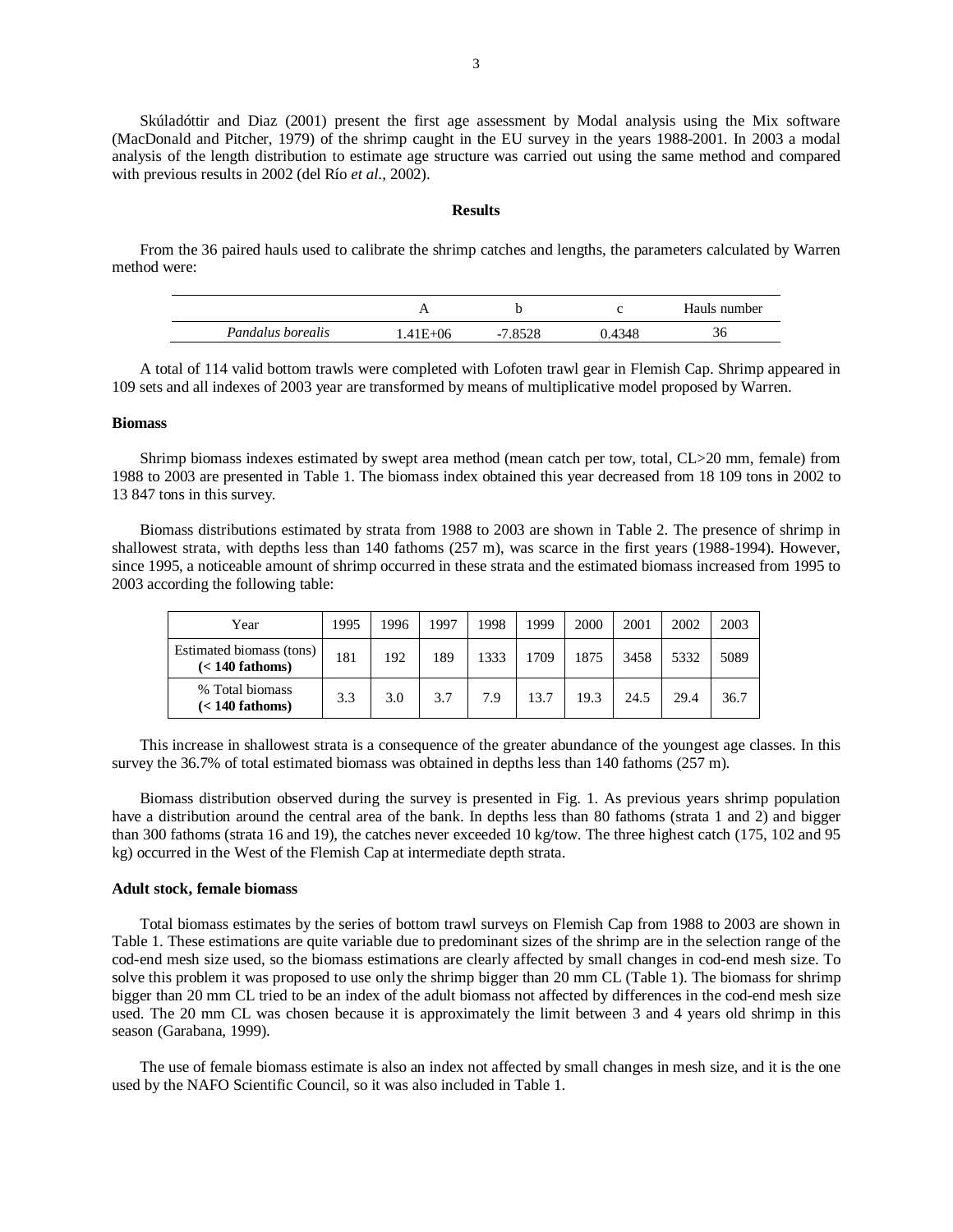The standard gear used in the surveys was a Lofoten with a cod-end mesh size of 35 mm with the exception of the 1994 and 1998 surveys when a 40 mm and 25 mm cod-end mesh size were used respectively. Consequently, the biomass index in 1994 is supposed to be underestimated and that of 1998 could have been overestimated by a factor of two (del Río, 1998).

In Fig. 2 the adult biomass estimates are compared with the total biomass and female biomass along the series. Differences between these quantities in each year correspond to the different catches of small shrimp, those size classes that are more directly affected by small changes in the cod-end mesh size. The differences between the total biomass and the adult biomass were small in the 1988-1997 period, ranged between 1.6 % and 12.1 % of the total. That is, the greater portion of shrimp catch was bigger than 20 mm CL. The small variations in these percentages over the period could be mainly due to the intrinsic variability of trawl catches and not to differences in small shrimp abundance. The difference between both biomass estimates was 37.8 % in 1998 when a 25 mm liner was used, and not comparable conclusions can be thrown. From 1999 to 2003 the differences increased and always were greater than 22 % and the highest observed rates were 29.0 % in 2000, 33.7 % in 2002 and 24.8 % in this year. It was attributed to increase in small shrimp abundance.

### **Length frequencies**

Length frequencies and percentages by sex from the 2003 survey are shown in Table 3. These length frequencies are split into males, primiparous females and multiparous females. The percentage of males increased from 53.33% in 2002 to 56.18% in 2003 (del Río *et al*., 2002). The percentage of females decreased from 46.66% in 2002 to 43.82% in 2003 (17.53 % primiparous and 26.29 % multiparous). The ovigerous females are not present in the catches because the spawning period in Flemish Cap begins between the end of July and the beginning of August (Mena, 1991) and this year the survey finished on June  $27<sup>th</sup>$ . Males presented a CL between 7.5 and 26.5 mm. Females presented a CL between 15.0 and 31.0 mm comprising the groups: 15.0-28.5 mm primiparous and 16.5- 31.0 mm multiparous.

Length frequencies by strata in 2003 are shown in Table 4. In this survey as in previous years, the results indicate that the minimum shrimp size increases with depth. The small size individuals (males shrimp) dominated shallowest strata and the large size individuals (females shrimp) are present in deepest strata:

| Strata            |               | Depth range |                  |  |  |  |  |  |  |  |
|-------------------|---------------|-------------|------------------|--|--|--|--|--|--|--|
|                   | <b>Meters</b> | Fathoms     | $\text{(mm CL)}$ |  |  |  |  |  |  |  |
| $2 \text{ to } 6$ | 147-256       | 81-140      |                  |  |  |  |  |  |  |  |
| 7 to 11           | 257-360       | 141-200     | 8.5              |  |  |  |  |  |  |  |
| 12 to 15          | 361-547       | 201-300     |                  |  |  |  |  |  |  |  |
| 16 to 19          | 548-725       | 301-400     | 21.5             |  |  |  |  |  |  |  |

The shrimp length distributions are illustrated from 1995 to 2003 in Fig. 3. Modal groups named with the same letter belong to the same year-class (Table 5) according to the previous results of age analysis (del Río *et al.*, 2002) and the modal analysis of this year. In the 2003 the youngest modal group (age 2) appears well represented with a modal length of 14.8 mm CL. However, the prominent peak of about 18 mm CL (age 3) in 2002 survey doesn't appear as it was expected in the length distribution obtained this year.

#### **Length-weight relationship**

Length-weight relationship for males and females in year 2003 are illustrated in Fig. 4. Length-weight equations by sex were for this period:

| For males:               | $W = 0.0006*CL^{2.9899}$        | (N= 1214, $r^2=0.98$ ) |
|--------------------------|---------------------------------|------------------------|
| For primiparous females: | $W = 0.0005 \times CL^{3.0245}$ | $(N=365, r^2=0.95)$    |
| For multiparous females: | $W = 0.0006 * CL^{2.9810}$      | (N= $613, r^2=0.92$ )  |
| For sexes combined:      | $W = 0.0006 \times CL^{2.9653}$ | $(N=2192, r^2=0.98)$   |

where W is weight in g and CL is the oblique carapace length in mm.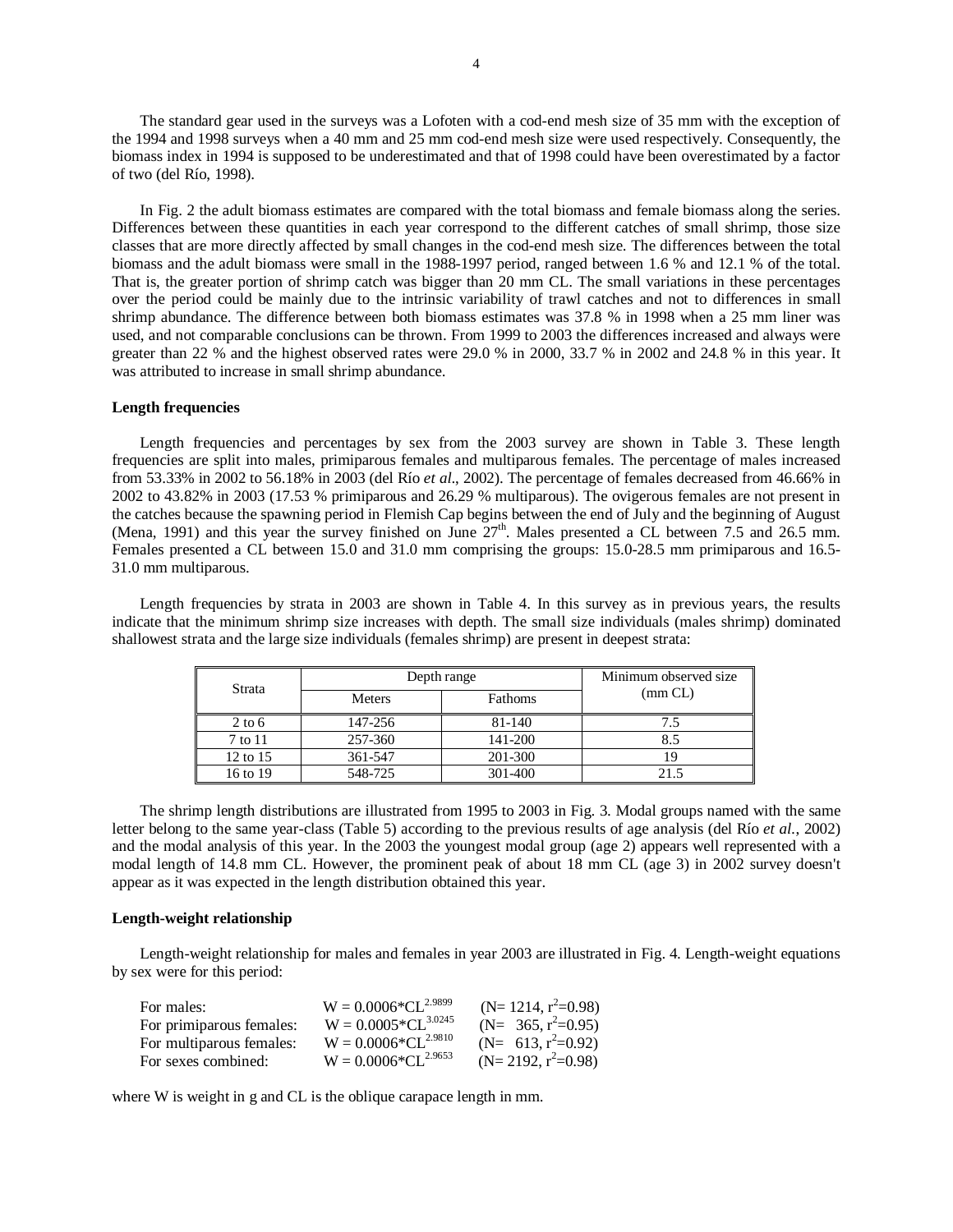Weight by length-class of shrimp for years 1989-2003 is shown in Fig. 5. The decrease tendencies observed in the 2002 is continued in this year, mainly at length bigger than 20 mm CL.

#### **Age structure**

Table 5 shows the preliminary and visual interpretation of shrimp modal groups and ages from length distribution.

The age assessment of the shrimp caught from 1988 to 2002 in the surveys presented by Skúladóttir and Diaz (2001) and del Río, *et al.,* 2002, always indicated the presence of four age groups, (from 3 to 6 year olds). Since 1995 the youngest age groups were present: the age group two since 1995 and age group one since 2002.

In 2003 a similar modal analysis of the length distribution to estimate age structure was realized and the proportion, average size and standard deviation of age/maturity groups are shown in Table 6. The results of the modal analysis indicated the presence of seven age groups shrimp in this year and age at sex change is at age 4. Contrary to the last year, in 2003 didn't appear any age groups dominant. Females were split into primiparous (age 3 and 6) and multiparous (age from 3 to 7). Figure 6 shows modal groups and age distribution of shrimp from modal analysis of length distribution obtained in the 2003 survey on Flemish Cap. Mean carapace length at age from 1988 to 2003 surveys are presented in Table 7.

After getting the proportions and mean lengths for every age/sex in this survey, the results were used to calculate the total number of individuals in every age/sex according the biomass estimated for males, primiparous females and multiparous females. This was done by transforming the CL to weight applying length weight relationship obtained in this year. Abundance and biomass estimated index by age groups in all surveys are shown in Tables 8 and 9, respectively. The total biomass estimated decreased the 23.4% with regard to the year 2002, this declined was mainly due to reduction of 85.5% in the biomass of age 3. In this survey the highest biomass estimated was obtained for age 5 annual class (4 751 t), but the total catch in numbers is dominated by age 4 shrimp. The biomass estimated for age groups 1 and 2 was the biggest in the all series predicting a good recruitment in next years.

The strong year-classes may be followed according the abundance by age groups from 1988 to 2003 (Table 8). The 1987 year-class stand out in the beginning of historical series with 3, 4 and 5 years olds in the years 1990, 1991 and 1992. These age were also specially abundant in the years 1998-2003 indicated three strong year-classes: 1995, 1997 and 1999. In 1998 the number of three year olds (1995 year-class) could have been overestimated because the mesh size used that year was smaller (25 mm) than the one normally used. The 1997 year-class was quite numerous as 4 years olds in 2001 and 5 years olds in 2002. The 1999 year-class stand out especially judging by the high number of 3 and year olds in 2002 and 2003 respectively. Finally, in 2003 the number of 1 and 2 years olds (2001 and 2002 year-class) were the biggest in the series and possibly indicate a good recruitment in next surveys.

## **References**

- del Rio, J.L. 1998. Northern Shrimp (*Pandalus borealis*) on Flemish Cap in July-August 1998. *NAFO SCR Doc*., No. 81. Serial No. 3082, 13 p.
- del Rio, J.L., J.M. Casas and T. Patrocinio. 2002. Northern Shrimp (*Pandalus borealis*) on Flemish Cap in July 2002. *NAFO SCR Doc*., No. 150. Serial No. 4779, 21 p.
- Garabana, D. 1999. Northern Shrimp (*Pandalus borealis*) on Flemish Cap in July 1999. *NAFO SCR Doc*., No. 106. Serial No. 4186, 15 p.
- MacDonald, P. D. M. and T. J. Pitcher. 1979. Age groups from size-frequency data: a versatile and efficient method of analysing distribution mixtures. *J. Fish. Res. Board Can.*., 36: 987-1011.
- McCrary, J.A. 1971. Sternal spines as a characteristic for differentiating between females of some pandalidae. *J. Fish. Res. Board Can*. 28: 98-100.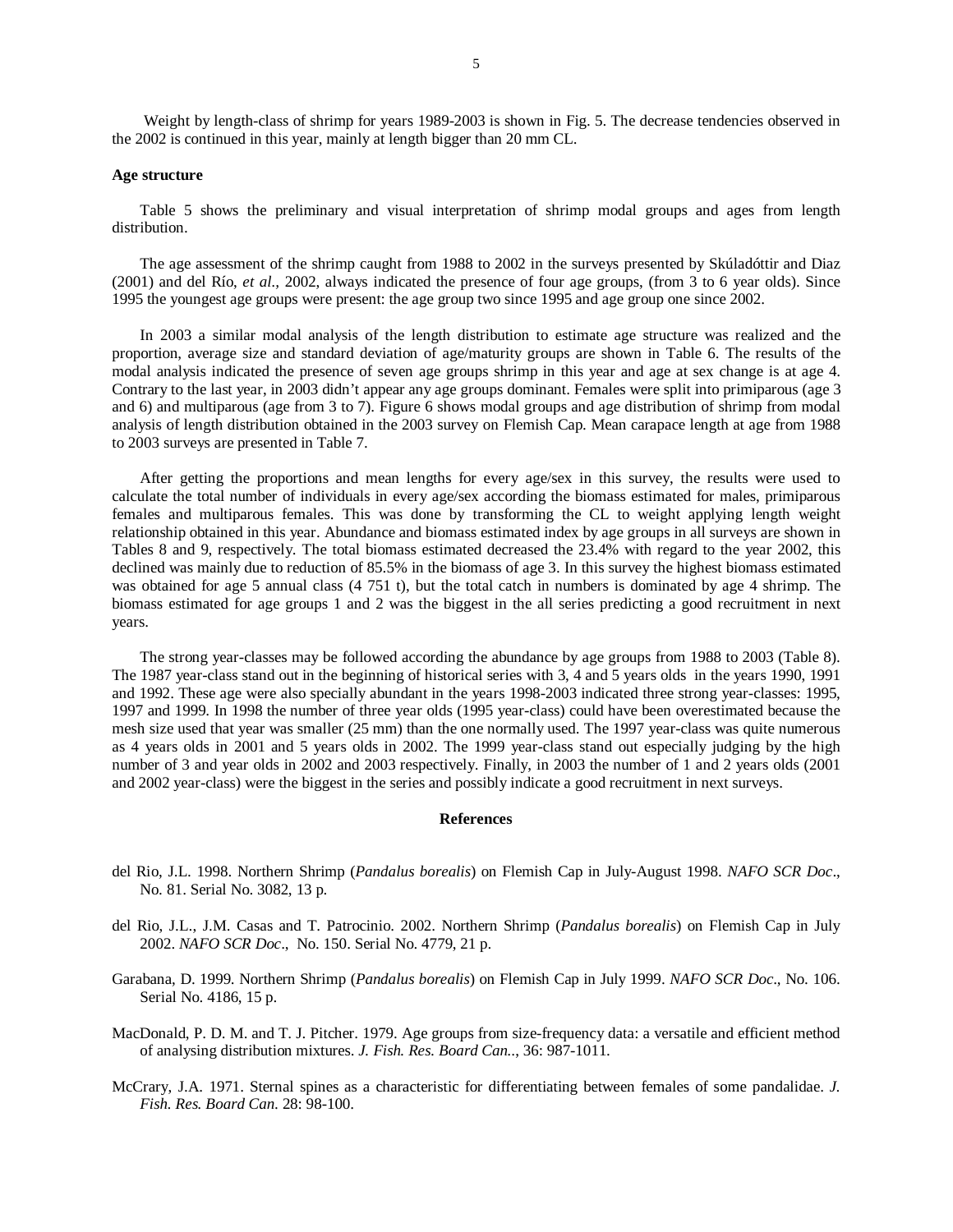- Mena, I. 1991. Northern prawn (*Pandalus borealis*) length distribution and fecundity in Flemish Cap. *NAFO SCR Doc*., No. 91/29, 7 p.
- Rasmussen, B. 1953. On the geographical variation on growth and sexual development of the deep sea prawn (*Pandalus borealis*, Kroyer ). *Fish. Dir. Skr. Ser Hav Unders*. 10 (3): 1-160.
- Saborido-Rey, F. and A.Vázquez. 2003. Results from Bottom Trawl Survey on Flemish Cap of July 2002. *NAFO SCR Doc*., No. 42. Serial No. 4860, 40 p.
- Shumway, S.E., H.C. Perkins, D.F. Schick and A.P. Stikney**.** 1985. Synopsis of biological data on the Pink Shrimp (*Pandalus borealis*, Kroyer, 1838). *NOAA Techn. Rep. NMFS* 30, 57 p.
- Skúladóttir, U. and P. Diaz. 2001. Age assessment of Northern Shrimp (*Pandalus borealis*) in EU surveys on Flemish Cap in 1988-2001. *NAFO SCR Doc*., No. 189. Serial No. 4579, 8 p.
- Warren, W. G. 1997. Report on the comparative fishing trial between the *Gadus Atlantica* and *Teleost. NAFO Sci. Coun. Studies,* 29:81-92

**Table 1 –** Different biomass indexes of shrimp estimated by swept area method in the years 1988-2003 on Flemish Cap surveys.

| Year              | Mean catch<br>per tow<br>(kg) | Standard error | <b>Total Biomass</b><br>(tons) | <b>Biomass</b><br>$CL > 20$ mm<br>(tons) | Female Biomass<br>(tons) |
|-------------------|-------------------------------|----------------|--------------------------------|------------------------------------------|--------------------------|
| 1988              | 4.70                          | 0.73           | 2,164                          | 2,104                                    | 1,874                    |
| 1989              | 2.39                          | 0.42           | 1,923                          | 1,856                                    | 1,340                    |
| 1990              | 2.66                          | 0.36           | 2,139                          | 1,886                                    | 1,132                    |
| 1991              | 10.21                         | 1.25           | 8,211                          | 7,856                                    | 5,362                    |
| 1992              | 20.56                         | 3.25           | 16,531                         | 16,208                                   | 11,509                   |
| 1993              | 11.51                         | 1.58           | 9,256                          | 8,292                                    | 6,839                    |
| 1994 <sup>1</sup> | 4.15                          | 0.62           | 3,337                          | 3,282                                    | 2,823                    |
| 1995              | 6.73                          | 0.77           | 5,413                          | 5,153                                    | 4,286                    |
| 1996              | 8.09                          | 0.59           | 6,502                          | 5,716                                    | 4,149                    |
| 1997              | 6.34                          | 0.43           | 5,096                          | 4,699                                    | 3,807                    |
| 1998 <sup>2</sup> | 20.95                         | 1.39           | 16,620                         | 10,337                                   | 8,091                    |
| 1999              | 15.46                         | 1.17           | 12,430                         | 9,626                                    | 9,051                    |
| 2000              | 12.09                         | 0.92           | 9,720                          | 6,899                                    | 6,553                    |
| 2001              | 17.54                         | 1.15           | 14,106                         | 11,225                                   | 8,977                    |
| 2002              | 22.52                         | 1.96           | 18,109                         | 12,009                                   | 11,664                   |
| $2003^3$          | 17.22                         | 1.25           | 13,847                         | 10,416                                   | 8,958                    |

 $1$  codend mesh-size 40 mm

 $2^2$  codend mesh 40 mm and 25 mm liner

<sup>3</sup> indexes transformed by Warren method.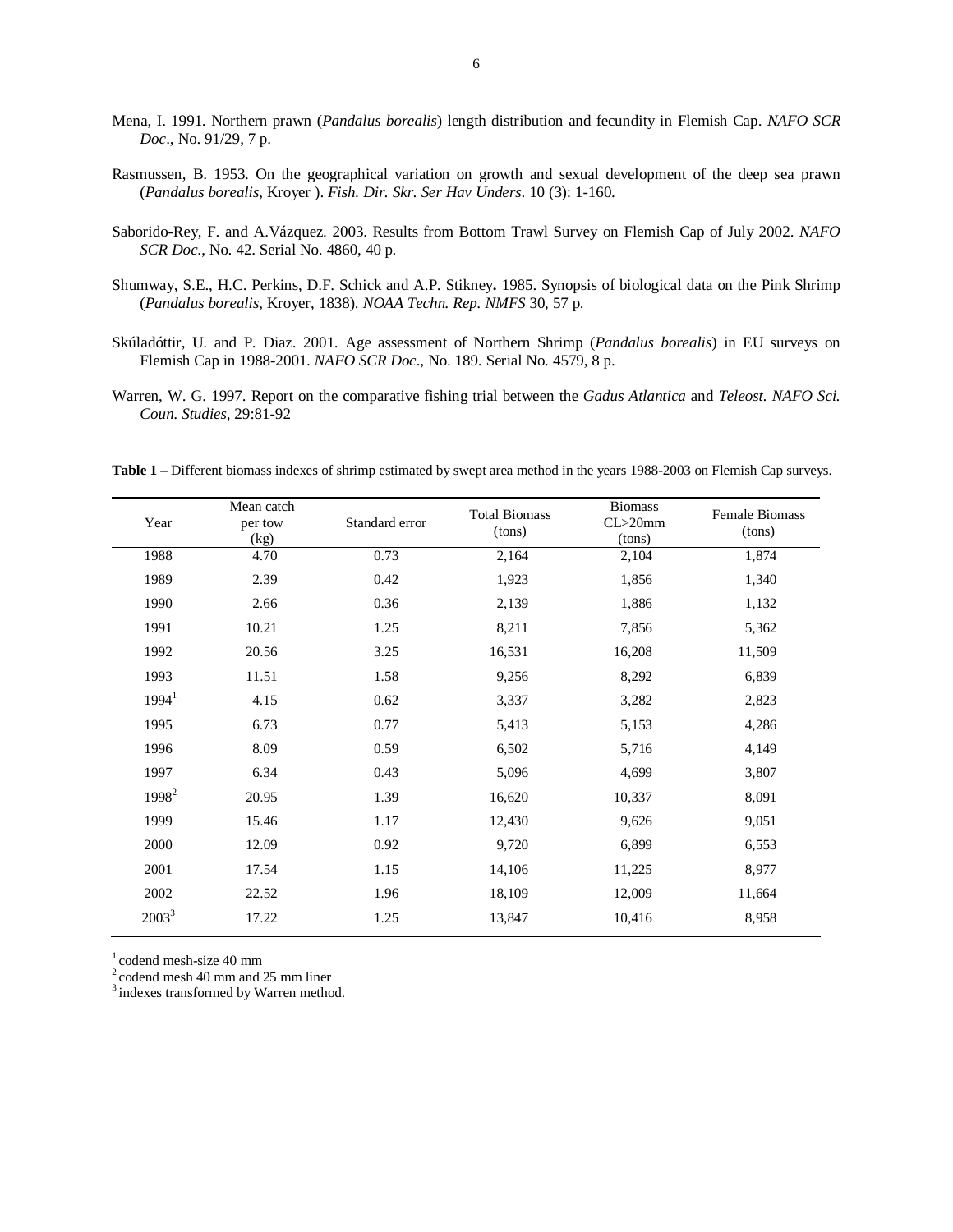| Stratum        | Depth<br>(Fathoms) | 1988           | 1989           | 1990           | 1991           | 1992           | 1993           | 1994             | 1995             | 1996           | 1997           | 1998           | 1999           | 2000           | 2001     | 2002     | 2003 <sup>1</sup> |
|----------------|--------------------|----------------|----------------|----------------|----------------|----------------|----------------|------------------|------------------|----------------|----------------|----------------|----------------|----------------|----------|----------|-------------------|
|                | 70-80              | $\overline{0}$ | $\overline{0}$ | $\overline{0}$ | $\overline{0}$ | $\overline{0}$ | $\overline{0}$ | $\mathbf{0}$     | $\mathbf{0}$     | $\overline{0}$ | $\overline{0}$ | $\overline{0}$ | $\overline{0}$ | $\overline{0}$ | $\theta$ | $\theta$ |                   |
| $\overline{c}$ | 81-100             | $\Omega$       | $\Omega$       | $\Omega$       | $\theta$       | $\Omega$       | $\theta$       | $\overline{0}$   | 162              | $\Omega$       | $\mathbf{0}$   | 16             | $\Omega$       | $\Omega$       | 10       | $\,8\,$  | 393               |
| 3              | 101-140            | $\mathbf{0}$   | $\Omega$       | $\Omega$       | 5              | $\Omega$       |                | $\boldsymbol{0}$ | $\overline{c}$   | 86             | 21             | 184            | 161            | 582            | 969      | 2344     | 1044              |
| 4              | 101-140            | $\Omega$       | $\Omega$       | $\Omega$       | $\theta$       | $\Omega$       | $\overline{0}$ | $\overline{0}$   | $\overline{0}$   | $\Omega$       | $\Omega$       | 29             | 155            | 96             | 472      | 646      | 360               |
| 5              | 101-140            | $\Omega$       | $\Omega$       | $\Omega$       | $\overline{4}$ | 8              | $\mathbf{0}$   | $\boldsymbol{0}$ | 6                | 12             | 57             | 299            | 851            | 878            | 1081     | 961      | 2294              |
| 6              | 101-140            | $\Omega$       | $\Omega$       | 2              | 19             | 3              | 3              | $\boldsymbol{0}$ | 11               | 94             | 111            | 805            | 542            | 319            | 926      | 1373     | 997               |
| 7              | 141-200            | 18             | 20             | 212            | 713            | 2134           | 1404           | 93               | 299              | 684            | 637            | 1304           | 1438           | 1038           | 1528     | 2007     | 973               |
| 8              | 141-200            | 9              | 51             | 46             | 158            | 1130           | 545            | 3                | 183              | 412            | 269            | 827            | 1158           | 559            | 1458     | 1925     | 632               |
| 9              | 141-200            | 57             | 47             | 24             | 150            | 88             | 109            | $\overline{0}$   | 506              | 324            | 287            | 1898           | 653            | 570            | 828      | 967      | 566               |
| 10             | 141-200            | 115            | 44             | 188            | 1499           | 2278           | 972            | 658              | 873              | 707            | 706            | 2910           | 1883           | 1287           | 1915     | 1983     | 2896              |
| 11             | 141-200            | 89             | $\Omega$       | 105            | 733            | 2714           | 794            | 358              | 452              | 699            | 669            | 2463           | 1477           | 1588           | 2146     | 1799     | 1911              |
| 12             | 201-300            | 786            | 582            | 313            | 1733           | 3329           | 1786           | 599              | 778              | 910            | 871            | 1033           | 1192           | 730            | 641      | 1090     | 424               |
| 13             | 201-300            | 64             | 58             | 42             | 63             | 28             | 120            | $\mathbf{0}$     | 28               | 416            | 394            | 984            | 929            | 38             | 441      | 187      | 35                |
| 14             | 201-300            | 255            | 218            | 407            | 814            | 1640           | 1161           | 556              | 632              | 706            | 286            | 1778           | 995            | 428            | 607      | 1314     | 416               |
| 15             | 201-300            | 404            | 328            | 558            | 1485           | 2522           | 2029           | 916              | 1021             | 922            | 332            | 1320           | 764            | 1123           | 558      | 788      | 662               |
| 16             | 301-400            | 308            | 234            | 239            | 171            | 303            | 133            | 44               | 47               | 148            | 121            | 340            | 136            | 369            | 333      | 429      | 148               |
| 17             | 301-400            | 2              | 10             | $\overline{0}$ | $\theta$       | $\mathbf{0}$   | $\mathbf{0}$   | $\overline{0}$   | $\boldsymbol{0}$ | $\overline{0}$ | $\mathbf{1}$   | $\theta$       | $\Omega$       | $\Omega$       | $\theta$ | 3        | $\boldsymbol{0}$  |
| 18             | 301-400            | $\Omega$       | $\Omega$       | $\Omega$       | $\theta$       | $\Omega$       | $\Omega$       | $\overline{0}$   |                  | 30             | 8              | $\Omega$       | $\overline{2}$ | 9              | $\Omega$ | 27       | $\mathbf{0}$      |
| 19             | 301-400            | 56             | 331            | 4              | 663            | 354            | 163            | 111              | 412              | 351            | 327            | 656            | 91             | 103            | 193      | 258      | 97                |
| Total          |                    | 2164           | 1923           | 2139           | 8211           | 16531          | 9256           | 3337             | 5413             | 6502           | 5096           | 16844          | 12430          | 9720           | 14106    | 18109    | 13847             |

**Table 2.**- Total shrimp biomass estimated by strata (tons) in the years 1988-2003 on Flemish Cap surveys.

 ${}^{1}\!$  transformed by Warren method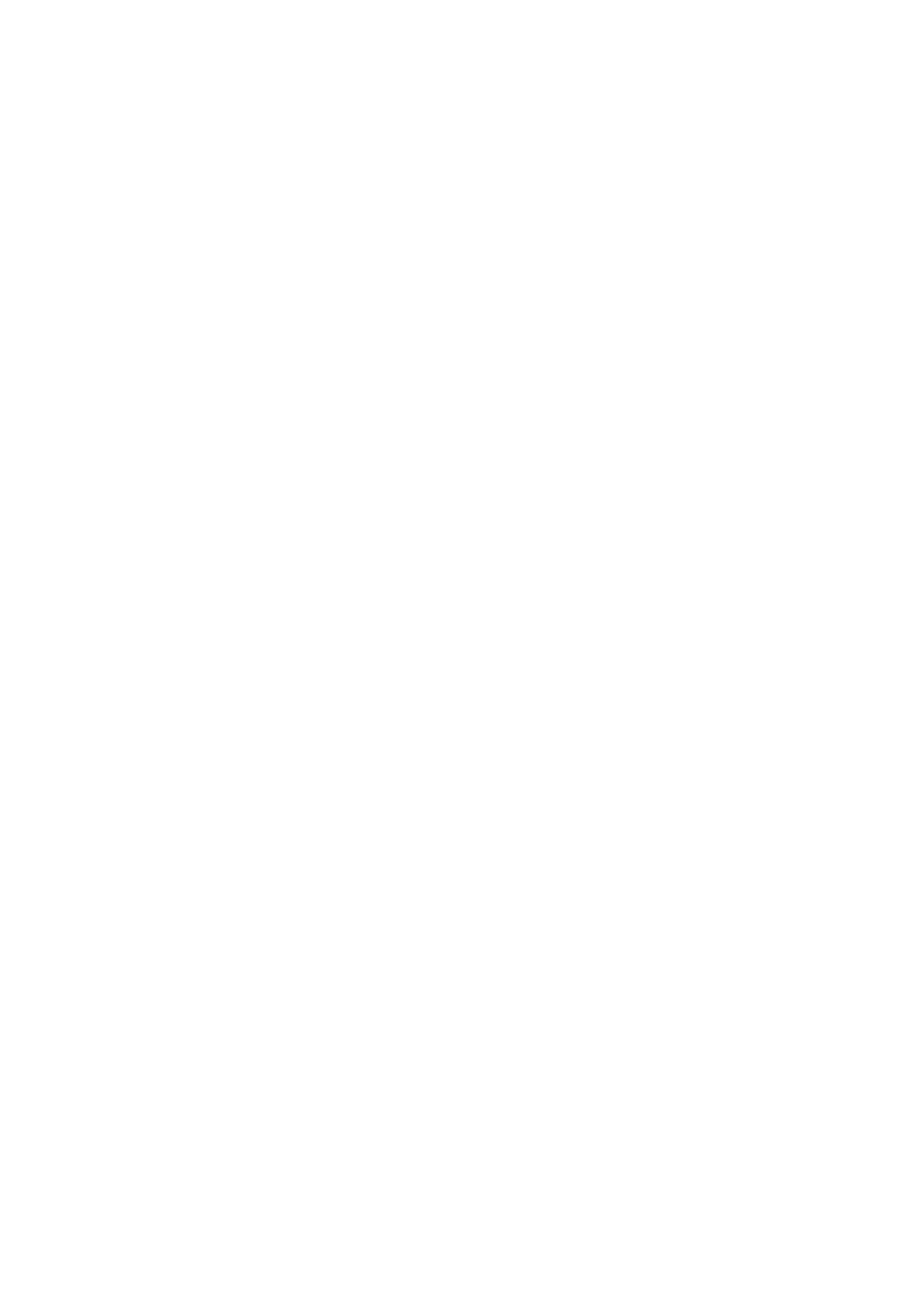| <b>LENGTH</b>  |                | <b>FEMALES</b> |                  |
|----------------|----------------|----------------|------------------|
| (mm CL)        | <b>MALES</b>   | Primiparous    | Multiparous      |
| 7.5            | 37             |                |                  |
| $\,$ 8 $\,$    | 37             |                |                  |
| 8.5            | 79             |                |                  |
| $\overline{9}$ | 47             |                |                  |
| 9.5            | 52             |                |                  |
| 10             | 32             |                |                  |
| 10.5           | 42             |                |                  |
| 11             | 22             |                |                  |
| 11.5           | $\tau$         |                |                  |
| 12             | 27             |                |                  |
| 12.5           | 122            |                |                  |
| 13             | 236            |                |                  |
| 13.5           | 519            |                |                  |
| 14             | 693            |                |                  |
| 14.5           | 1027           |                |                  |
| 15             | 1185           | 14             |                  |
| 15.5           | 1070           |                |                  |
| 16             | 937            | 39             |                  |
| 16.5           | 717            | $\sqrt{2}$     | 14               |
| 17             | 620            | 49             |                  |
| 17.5           | 628            | 39             | $\boldsymbol{2}$ |
| 18             | 922            | 74             | 3                |
| 18.5           | 900            | 73             | 44               |
| 19             | 1199           | 90             | 14               |
| 19.5           | 1092           | 161            | 80               |
| $20\,$         | 1038           | 269            | 101              |
| 20.5           | 1003           | 430            | 232              |
| 21             | 691            | 435            | 315              |
| 21.5           | 366            | 456            | 343              |
| $22\,$         | 203            | 527            | 358              |
| 22.5           | 68             | 506            | 422              |
| 23             | 23             | 477            | 605              |
| 23.5           | $\overline{9}$ | 280            | 605              |
| 24             | $\sqrt{5}$     | 234            | 594              |
| 24.5           | $\overline{4}$ | 166            | 507              |
| 25             | $\sqrt{2}$     | 58             | 491              |
| 25.5           |                | 93             | 411              |
| 26             |                | 148            | 580              |
| 26.5           | 2              | 114            | 404              |
| $27\,$         |                | 87             | 641              |
| 27.5           |                | 42             | 210              |
| 28             |                | 16             | 182              |
| 28.5           |                | $\tau$         | 63               |
| 29             |                |                | 56               |
| 29.5           |                |                | 26               |
| 30             |                |                | 19               |
| 30.5           |                |                | 3                |
| 31             |                |                | 5                |
| Total          | 15663          | 4886           | 7330             |
|                |                |                |                  |
| Percentage     | 56.18%         | 17.53 %        | 26.29 %          |

**Table 3.** Shrimp length frequencies and percentages by sex and stage maturation in the 2003 survey on Flemish Cap.

Frequence  $x 10^5$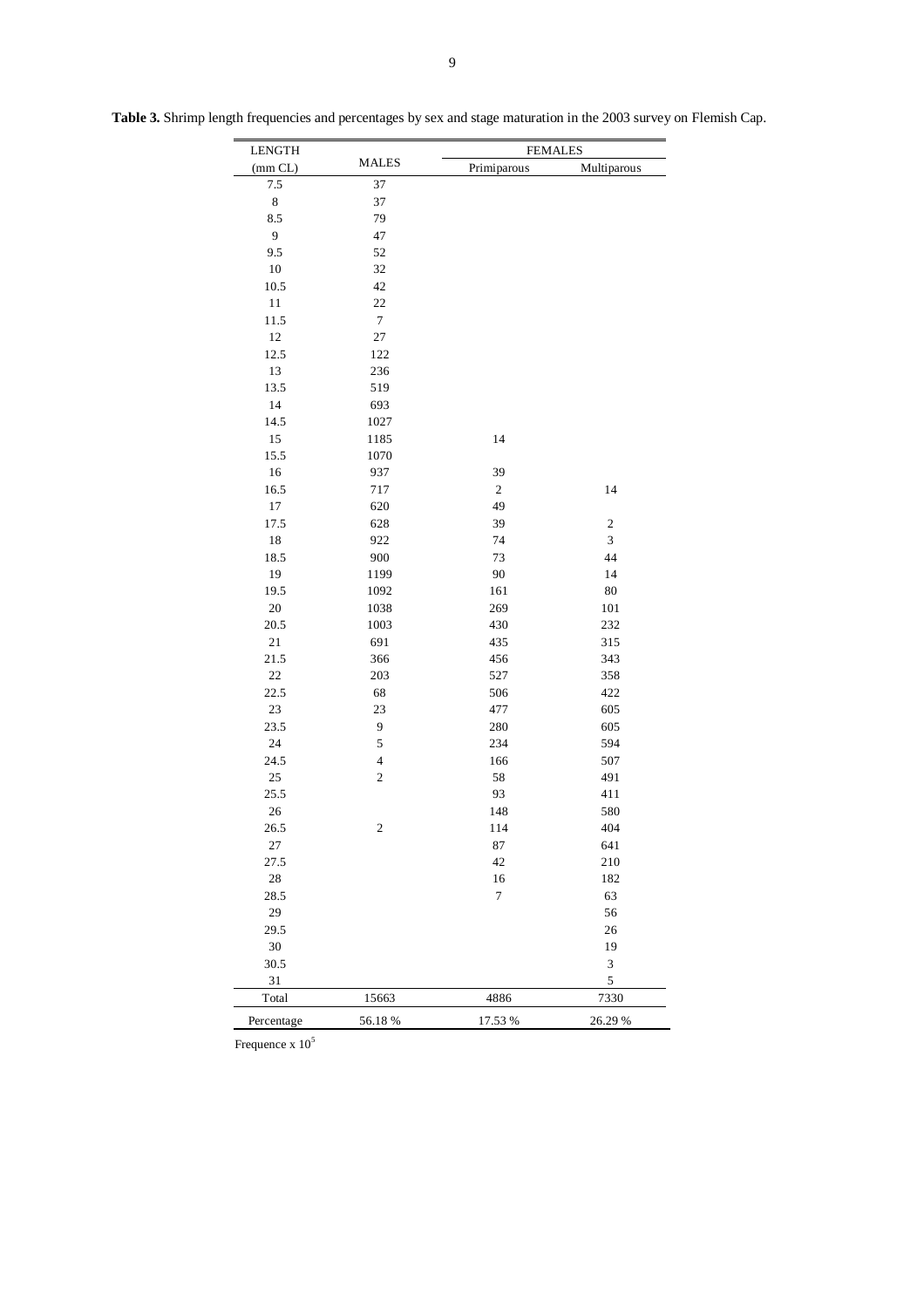| <b>LENGTH</b> | <b>STRATA</b> |                |     |        |                                                     |        |     |                |                |     |              |                             |    |                  |                  |                  |                |                  |
|---------------|---------------|----------------|-----|--------|-----------------------------------------------------|--------|-----|----------------|----------------|-----|--------------|-----------------------------|----|------------------|------------------|------------------|----------------|------------------|
| mm (CL)       | 1             | 2              | 3   | 4      | 5                                                   | 6      | 7   | 8              | 9              | 10  | 11           | 12                          | 13 | 14               | 15               | 16               | 19             | <b>TOTAL</b>     |
| 7.5           |               | 37             |     |        |                                                     |        |     |                |                |     |              |                             |    |                  |                  |                  |                | 37               |
| 8             |               | 37             |     |        |                                                     |        |     |                |                |     |              |                             |    |                  |                  |                  |                | 37               |
| 8.5           |               | 49             |     |        |                                                     |        |     |                |                |     | 30           |                             |    |                  |                  |                  |                | 79               |
| 9             |               | 42             |     | 5      |                                                     |        |     |                |                |     |              |                             |    |                  |                  |                  |                | 47               |
| 9.5           |               | 27             |     | 5      |                                                     | 17     |     |                |                |     |              |                             |    |                  |                  |                  |                | 49               |
| 10            |               | 15             | 17  |        |                                                     |        |     |                |                |     |              |                             |    |                  |                  |                  |                | 32               |
| 10.5          |               | 12             |     |        |                                                     |        |     |                |                |     | 30           |                             |    |                  |                  |                  |                | 42               |
| 11            |               | 17             |     | 5      |                                                     |        |     |                |                |     |              |                             |    |                  |                  |                  |                | $22\,$           |
| 11.5          |               | $\overline{c}$ |     | 5      |                                                     |        |     |                |                |     |              |                             |    |                  |                  |                  |                | $\boldsymbol{7}$ |
| 12            |               | 27             |     |        |                                                     |        |     |                |                |     |              |                             |    |                  |                  |                  |                | $27\,$           |
| 12.5          |               | 50             | 3   |        | 70                                                  |        |     |                |                |     |              |                             |    |                  |                  |                  |                | 123              |
| 13            |               | 71             | 15  | 5      | 102                                                 | 15     |     |                |                | 21  | 9            |                             |    |                  |                  |                  |                | 238              |
| 13.5          |               | 161            | 54  | 15     | 221                                                 | 21     |     |                |                | 29  | 19           |                             |    |                  |                  |                  |                | 520              |
| 14            |               | 231            | 115 | 18     | 195                                                 | 61     |     | 3              |                | 46  | 25           |                             |    |                  |                  |                  |                | 694              |
| 14.5          |               | 180            | 193 | 31     | 246                                                 | 91     | 38  | 4              | 8              | 148 | 86           |                             |    |                  |                  |                  |                | 1025             |
| 15            |               | 198            | 240 | 26     | 171                                                 | 120    | 40  | 9              | $\overline{c}$ | 222 | 172          |                             |    |                  |                  |                  |                | 1200             |
| 15.5          |               | 113            | 241 | 23     | 132                                                 | 112    | 39  | 6              | 4              | 226 | 174          |                             |    |                  |                  |                  |                | 1070             |
| 16            |               | 53             | 169 | 23     | 117                                                 | 105    | 45  | 21             | 6              | 141 | 296          |                             |    |                  |                  |                  |                | 976              |
| 16.5          | 5             | 12             | 104 | 17     | 125                                                 | 99     | 51  | 11             | $\overline{4}$ | 69  | 236          |                             |    |                  |                  |                  |                | 733              |
| 17            |               | 10             | 62  | 19     | 172                                                 | 61     | 65  | 15             | $\mathbf{1}$   | 143 | 120          |                             |    |                  |                  |                  |                | 668              |
| 17.5          |               | 31             | 55  | 16     | 276                                                 | 43     | 10  | 17             | 4              | 136 | 81           |                             |    |                  |                  |                  |                | 669              |
| 18            |               | 21             | 93  | 38     | 311                                                 | 72     | 56  | 41             | 18             | 227 | 123          |                             |    |                  |                  |                  |                | 1000             |
| 18.5          |               | 30             | 96  | 62     | 203                                                 | 83     | 61  | 67             | 19             | 276 | 121          |                             |    |                  |                  |                  |                | 1018             |
| 19            |               | 21             | 68  | 43     | 301                                                 | 107    | 101 | 89             | 32             | 356 | 181          | $\mathbf{1}$                |    |                  | $\mathbf{1}$     |                  |                | 1301             |
| 19.5          |               | 33             | 122 | 58     | 206                                                 | 97     | 69  | 104            | 46             | 347 | 245          | $\overline{c}$              |    | $\boldsymbol{2}$ | $\boldsymbol{2}$ |                  |                | 1333             |
| 20            |               | 41             | 97  | 28     | 286                                                 | 114    | 125 | 146            | 45             | 381 | 140          | $\overline{c}$              |    |                  | $\boldsymbol{2}$ |                  |                | 1407             |
| 20.5          |               | 75             | 130 | 51     | 292                                                 | 103    | 125 | 107            | 57             | 410 | 308          | $\overline{\mathbf{c}}$     |    | $\mathbf{1}$     | 3                |                  |                | 1664             |
| 21            |               | 42             | 94  | 57     | 334                                                 | 92     | 172 | 129            | 49             | 340 | 118          | 8                           |    | 3                | 3                |                  |                | 1441             |
| 21.5          |               | 31             | 113 | 49     | 301                                                 | 63     | 97  | 77             | 46             | 219 | 156          | 6                           |    | $\overline{c}$   | 5                |                  | $\mathbf{1}$   | 1166             |
| 22            |               | 32             | 128 | 47     | 262                                                 | 65     | 100 | 59             | 70             | 160 | 150          | 6                           |    | $\boldsymbol{2}$ | 7                |                  |                | 1088             |
| 22.5          |               | 20             | 126 | 42     | 173                                                 | 107    | 52  | 83             | 68             | 169 | 140          | 7                           |    | $\overline{c}$   | 6                |                  |                | 995              |
| 23            |               | 9              | 109 | 41     | 123                                                 | 123    | 53  | 85             | 68             | 280 | 182          | 18                          |    | 9                | 6                | $\mathbf{1}$     |                | 1107             |
| 23.5          |               | 9              | 41  | 32     | 108                                                 | 124    | 97  | 40             | 43             | 234 | 120          | 24                          |    | 11               | 9                | $\mathbf{1}$     | $\mathbf{1}$   | 894              |
| 24            |               |                | 54  | 22     | 60                                                  | 72     | 103 | 39             | 51             | 275 | 106          | 27                          |    | 7                | 14               | $\mathbf{1}$     |                | 831              |
| 24.5          |               |                | 35  | $\tau$ | 59                                                  | 81     | 52  | 25             | 51             | 200 | 100          | 30                          |    | 10               | 19               | 2                | $\mathbf{1}$   | 672              |
| $25\,$        |               | 8              | 40  | 12     | 39                                                  | 36     | 32  | $\overline{9}$ | 29             | 157 | 102          | 26                          | 2  | 28               | $26\,$           | $\boldsymbol{2}$ | $\overline{c}$ | 550              |
| 25.5          |               |                | 12  |        | 44                                                  | 27     | 36  | 12             | 38             | 141 | 69           | 41                          | 2  | 22               | 53               | 3                | 3              | 503              |
| 26            |               |                | 23  | 5      |                                                     | 30     | 65  | $\sqrt{5}$     | 65             | 140 | 136          | 61                          | 5  | 51               | 112              | 21               | 9              | 728              |
| 26.5          |               |                | 26  | 5      |                                                     | 19     | 33  | 5              | 26             | 96  | 77           | 56                          | 7  | 45               | 96               | 14               | 12             | 517              |
| 27            |               |                |     |        | 309                                                 | 7      | 38  | 7              | 5              | 56  | 16           | 52                          | 9  | 68               | 117              | 24               | 21             | 729              |
| 27.5          |               |                |     |        |                                                     | $\tau$ | 9   |                | 17             | 16  | 9            | 35                          | 5  | 37               | 75               | 26               | 14             | 250              |
| $28\,$        |               |                |     |        |                                                     |        | 5   | 5              |                |     | 52           | 26                          | 3  | 35               | 47               | 14               | 12             | 199              |
| 28.5          |               |                |     |        |                                                     |        |     |                |                |     | $\mathbf{2}$ | 10                          |    | 19               | 21               | 10               | 7              | 69               |
| 29            |               |                |     |        |                                                     |        | 3   | $\overline{c}$ |                |     |              | 5                           |    | 23               | 14               | 5                | 3              | 55               |
| 29.5          |               |                |     |        |                                                     |        |     |                |                |     |              | $\overline{2}$              |    | $\tau$           | 12               | 5                |                | 26               |
| $30\,$        |               |                |     |        |                                                     |        |     |                |                |     | 5            | $\ensuremath{\mathfrak{Z}}$ |    | $\tau$           |                  | $\boldsymbol{2}$ | $\sqrt{2}$     | 19               |
| 30.5          |               |                |     |        |                                                     |        |     |                |                |     |              |                             |    | 3                |                  |                  |                | 3                |
| 31            |               |                |     |        |                                                     |        |     |                |                |     |              |                             |    | 3                |                  | $\boldsymbol{2}$ |                | 5                |
| <b>TOTAL</b>  | 5             |                |     |        | 1747 2675 812 5238 2174 1772 1222 872 5661 3936 450 |        |     |                |                |     |              |                             | 33 | 397              | 650              | 133              | 88             | 27865            |

**Table 4.** Shrimp length frequencies by strata in 2003 on Flemish Cap survey.

Frequencies x  $10^5$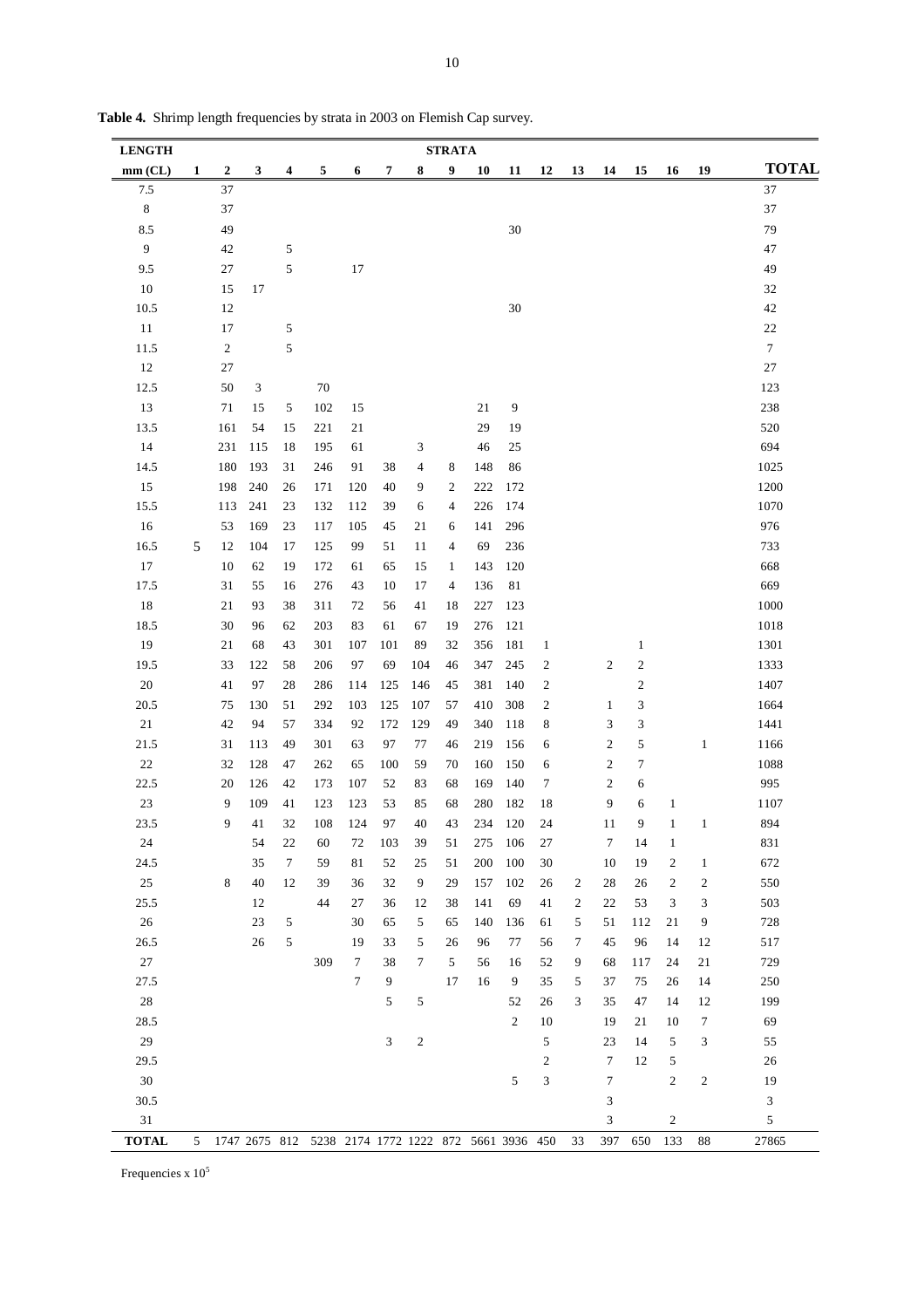| Age |       | Modal groups |        |  |  |  |  |  |  |  |
|-----|-------|--------------|--------|--|--|--|--|--|--|--|
|     | Males | Females      | Cohort |  |  |  |  |  |  |  |
|     |       |              | R      |  |  |  |  |  |  |  |
|     | 15    |              |        |  |  |  |  |  |  |  |
|     | 18    |              |        |  |  |  |  |  |  |  |
|     | 19    | 20.5         | N      |  |  |  |  |  |  |  |
|     |       | 23           | Μ      |  |  |  |  |  |  |  |
|     |       | 26           |        |  |  |  |  |  |  |  |
|     |       | 28           |        |  |  |  |  |  |  |  |

**Table 5.** Shrimp modal groups and ages in the 2003 on Flemish Cap survey interpreted from size distributions.

**Table 6.** Results from the modal analysis (Mix) for each sex/maturity group.

| Sex and                  | Male    |         |         | Primiparous | Multiparous |         |  |  |  |
|--------------------------|---------|---------|---------|-------------|-------------|---------|--|--|--|
| maturity                 |         |         |         | Female      | Female      |         |  |  |  |
|                          |         |         |         |             |             |         |  |  |  |
| group                    |         |         |         |             |             |         |  |  |  |
| Age                      | Prop.   | St.Dev. | Prop.   | St.Dev.     | Prop.       | St.Dev. |  |  |  |
| 1                        | 0.022   |         |         |             |             |         |  |  |  |
| 2                        | 0.445   | 0.009   |         |             |             |         |  |  |  |
| 3                        | 0.113   | 0.052   | 0.055   | 0.005       | 0.014       | 0.005   |  |  |  |
|                          |         |         |         |             |             |         |  |  |  |
| $\overline{\mathcal{L}}$ | 0.421   | 0.047   | 0.363   | 0.017       | 0.100       | 0.030   |  |  |  |
| 5                        |         |         | 0.470   | 0.018       | 0.598       | 0.057   |  |  |  |
| 6                        |         |         | 0.112   | 0.006       | 0.255       | 0.046   |  |  |  |
| 7                        |         |         |         |             | 0.032       | 0.021   |  |  |  |
|                          | Mean CL | St.Dev. | Mean CL | St.Dev.     | Mean CL     | St.Dev. |  |  |  |
| 1                        | 9.09    |         |         |             |             |         |  |  |  |
| $\overline{c}$           | 14.87   | 0.037   |         |             |             |         |  |  |  |
| 3                        | 17.77   | 0.169   | 17.82   | 0.081       | 18.78       | 0.284   |  |  |  |
| 4                        | 19.54   | 0.143   | 20.54   | 0.059       | 20.67       | 0.097   |  |  |  |
| 5                        |         |         | 22.53   | 0.052       | 23.43       | 0.067   |  |  |  |
| 6                        |         |         | 26.03   | 0.059       | 26.38       | 0.068   |  |  |  |
| 7                        |         |         |         |             | 28.26       | 0.726   |  |  |  |
|                          | Sigma   | St.Dev. | Sigma   | St.Dev.     | Sigma       | St.Dev. |  |  |  |
| 1                        |         |         |         |             |             |         |  |  |  |
| 2                        | 1.179   | 0.023   |         |             |             |         |  |  |  |
| 3                        | 0.824   | 0.147   | 0.802   | Fixed CV    | 0.613       | 0.139   |  |  |  |
| $\overline{4}$           | 1.192   | 0.053   | 0.925   | Fixed CV    | 0.667       | 0.116   |  |  |  |
| 5                        |         |         | 1.014   | Fixed CV    | 1.405       | 0.158   |  |  |  |
| 6                        |         |         | 0.832   | Fixed CV    | 0.777       | 0.078   |  |  |  |
| 7                        |         |         |         |             | 1.019       | 0.270   |  |  |  |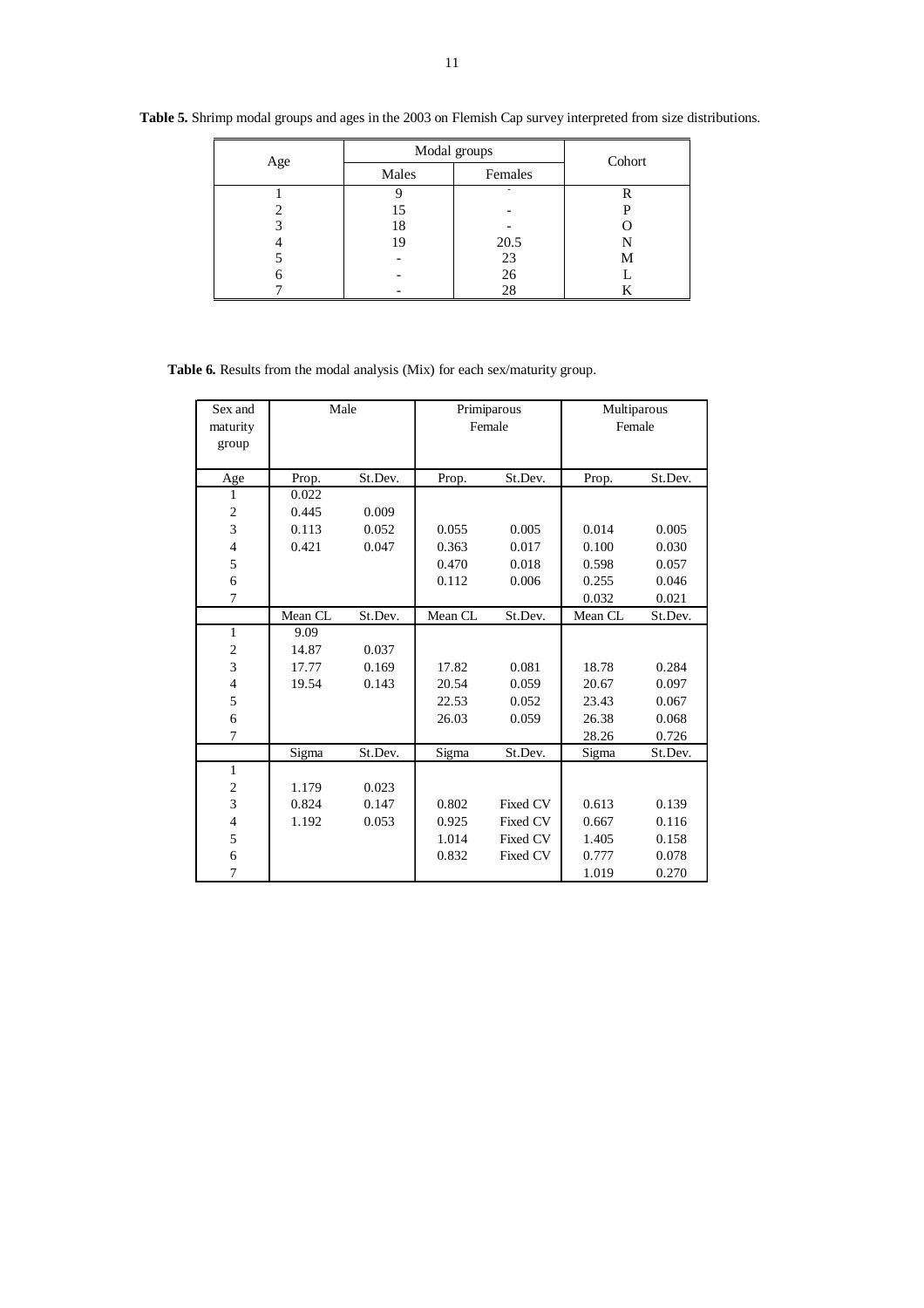| Year      | 1988 | 989  | 1990              | 1991  | 1992 | 1993 | 1994 | 1995  | 996  | 1997 | 1998 | 999  | 2000 | 2001 | 20021             |                   | 2003 Mean CL |
|-----------|------|------|-------------------|-------|------|------|------|-------|------|------|------|------|------|------|-------------------|-------------------|--------------|
| Age group |      |      |                   |       |      |      |      |       |      |      |      |      |      |      |                   |                   |              |
|           |      |      |                   |       |      |      |      |       |      |      |      |      |      |      | 10.4 <sub>1</sub> | 9.1               | 9.7          |
|           |      |      |                   |       | 16.8 | 16.0 |      | 15.5I | 14.9 | 15.9 | 14.6 | 15.2 | 14.8 | 15.8 | 15.6              | 14.9              | 15.5         |
|           | 18.0 | 18.3 | 18.4 <sub>1</sub> | 17.5I | 21.3 | 20.4 | 17.5 | 17.0  | 20.9 | 19.9 | 18.9 | 18.0 | 18.3 | 18.1 | 18.5              | 17.8              | 18.7         |
|           | 23.6 | 21.6 | 21<br>21.5        | 21.6  | 23.4 | 23.5 | 21.9 | 22.0  | 24.7 | 23.6 | 21.8 | 21.4 | 21.  | 21.6 | 21.2              | 19.8 <sub>1</sub> | 22.1         |
|           | 26.6 | 25.6 | 23.6              | 23.5  | 24.2 | 26.2 | 25.9 | 25.7  | 25.7 | 25.8 | 24.7 | 23.6 | 24.4 | 24.1 | 23.7              | 23.7              | 24.8         |
| 6         | 28.7 | 28.2 | 26.8              | 26.8  | 27.0 | 28.7 | 28.  | 26.5  | 27.2 | 29.2 | 26.7 | 26.1 | 27.7 | 26.4 | 25.7              | 26.3              | 27.2         |
|           |      |      |                   |       | 29.0 |      |      | 30.0  | 29.4 |      | 29.1 | 28.4 |      | 29.3 | 28.1              | 28.3              | 28.9         |

Table 7. Mean carapace length (mm) at age by years on Flemish Cap surveys.

**Table 8.** Abundance (10<sup>5</sup>) at age by years on Flemish Cap surveys.

| Year      | 19881 | 1989 | 1990 | 1991  | 1992  | 1993  | 1994 | 19951 | 1996  | 1997 | 998   | 1999  | 2000  | 2001  | 2002  | 2003  |
|-----------|-------|------|------|-------|-------|-------|------|-------|-------|------|-------|-------|-------|-------|-------|-------|
| Age group |       |      |      |       |       |       |      |       |       |      |       |       |       |       |       |       |
|           |       |      |      |       |       |       |      |       |       |      |       |       |       |       | 18    | 370   |
|           |       |      |      |       | 1202  | 2234  |      | 95    | 420   | 97   | 6243  | 998   | 174.  | 2598  | 2344  | 7657  |
|           | 380   | 5791 | 2289 | 1576  | 3178  | 2008  | 119  | 4731  | 4478  | 1189 | 12855 | 5374  | 4832  | 3457  | 13418 | 2331  |
|           | 1234  | 7401 | 486  | 3943  | 4145  | 1310  | 547  | 2179  | 1456  | 2369 | 7348  | 6194  | 6681  | 11081 | 5337  | 9911  |
|           | 923   | 1093 | 961  | 4529  | 8662  | 5799  | 754  | 1064  | '124. | 2282 | 4474  | 5862  | 3698  | 4893  | 9331  | 7137  |
|           | 18    | 121  | 225  | 1633  | 2717  | 269   | 1625 | 1282  | 509   | 192  | 16161 | 1811  | 798   | 1149  | 1738  | 2583  |
|           |       |      |      |       | 204   |       |      | 823   | 587   |      | 159   | 120   |       | 136   | 224   | 251   |
| Total     | 2555  | 2533 | 3960 | 11682 | 20107 | 11620 | 3044 | 5917  | 8575  | 6129 | 32694 | 20359 | 16182 | 23313 | 32510 | 30240 |

**Table 9.** Biomass estimated (tons) at age by years on Flemish Cap surveys.

| Year      | 19881 | 1989       | 1990 | 1991 | 992   | 1993 | 1994 | 1995 | 1996 | 1997 | 1998  | 1999 | 2000 | 2001  | 2002  | 2003            |
|-----------|-------|------------|------|------|-------|------|------|------|------|------|-------|------|------|-------|-------|-----------------|
| Age group |       |            |      |      |       |      |      |      |      |      |       |      |      |       |       |                 |
|           |       |            |      |      |       |      |      |      |      |      |       |      |      |       |       | 15 <sub>1</sub> |
|           |       |            |      |      | 334   | 537  |      | 21   | 81   | 23   | 1127  | 205  | 33   | 598   | 516   | 1376            |
|           | 1291  | 207        | 829  | 494  | 1819  | 998  | 37   | 137  | 2415 | 552  | 5088  | 1837 | 1745 | 1210  | 4976  | 717             |
|           | 966   | 441        | 288  | 2355 | 3158  | 1013 | 337  | 1381 | 1313 | 1866 | 4483  | 3596 | 3733 | 6665  | 2996  | 4181            |
|           | 1043  | <b>110</b> | 760  | 3493 | 7661  | 6326 | 779  | 1076 | 1167 | 2366 | 4037  | 4672 | 3245 | 4133  | 7514  | 4751            |
|           | 26    | 165        | 262  | 1869 | 3258  | 383  | 2184 | 1455 | 624  | 289  | 1873  | 1954 | 964  | 1293  | 1798  | 2517            |
|           |       |            |      |      | 301   |      |      | 1343 | 902  |      | 236   | 166  |      | 207   | 303   | 303             |
| Total     | 2164  | 1923       | 2139 | 8211 | 16531 | 9257 | 3337 | 5413 | 6502 | 5096 | 16844 | 2430 | 9720 | 14106 | 18109 | 13860           |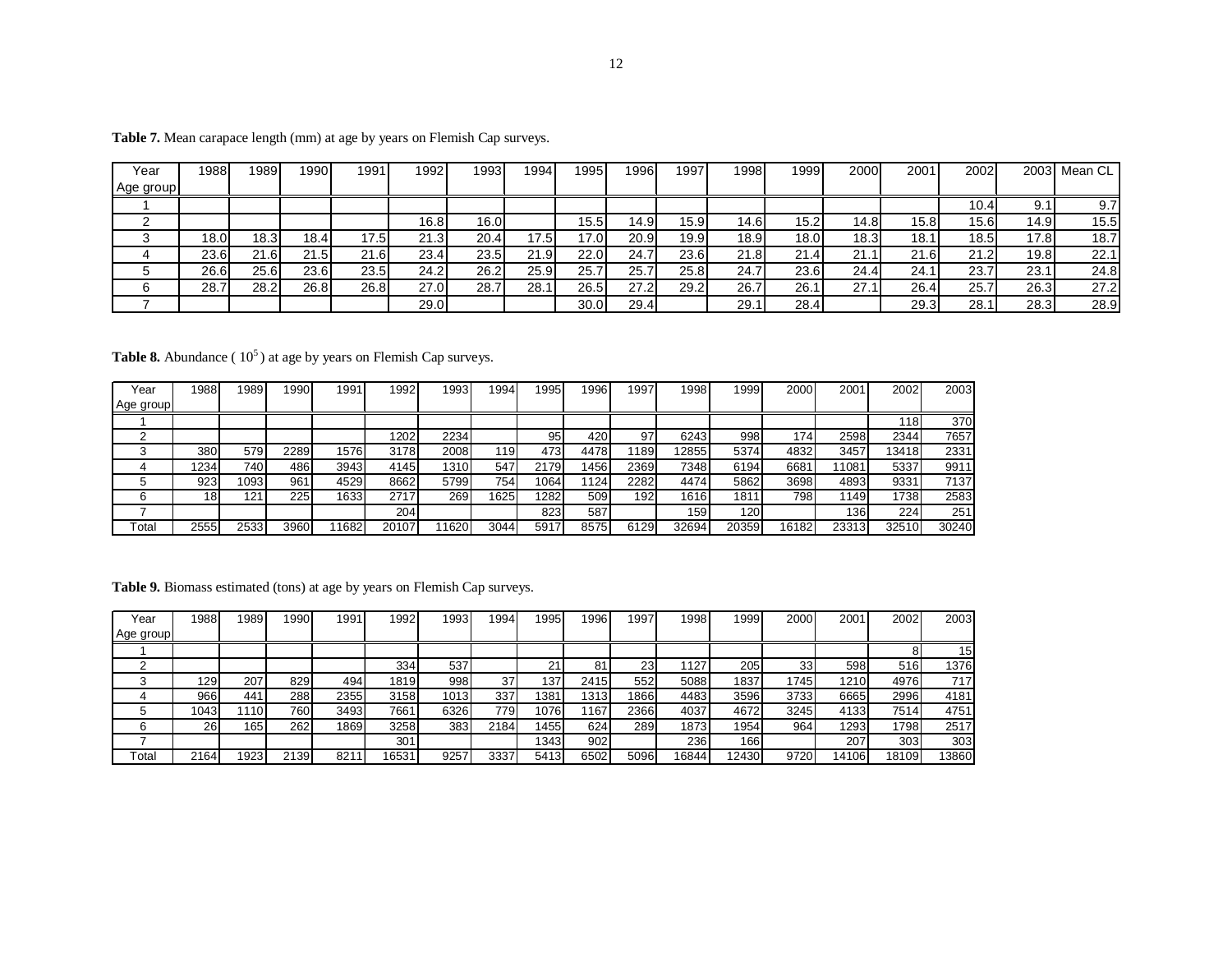

**Fig. 1**. Shrimp catches distribution (kg/tow) in June 2003 on Flemish Cap survey.



**Fig. 2.** Total biomass, biomass for shrimp bigger than 20 mm CL and female biomass from Flemish Cap surveys 1988-2003.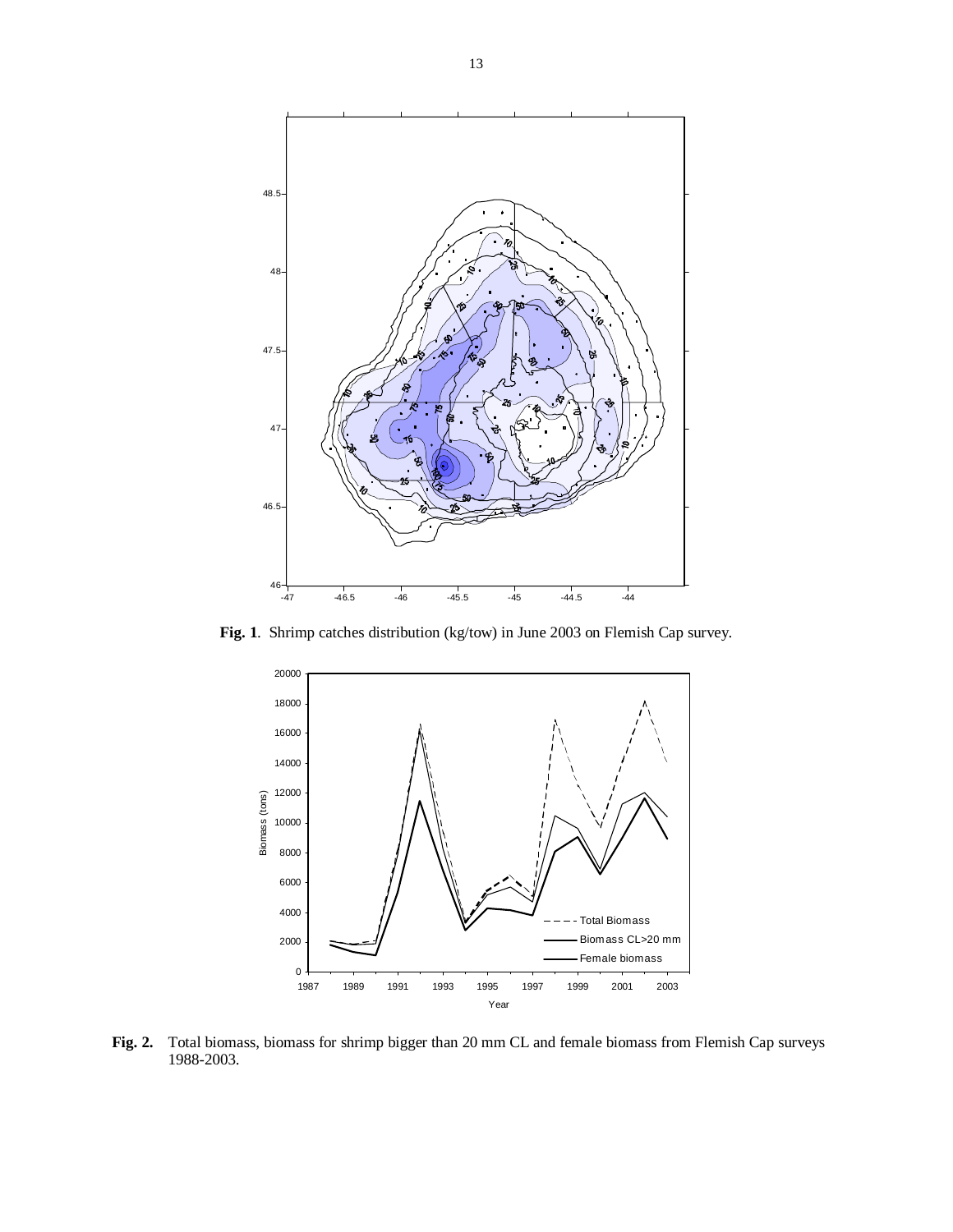

Fig. 3. Shrimp size distribution on Flemish Cap 1995-2003 surveys. Y-Axis=Frequency (10<sup>6</sup>), X-Axis=Carapace Length (mm).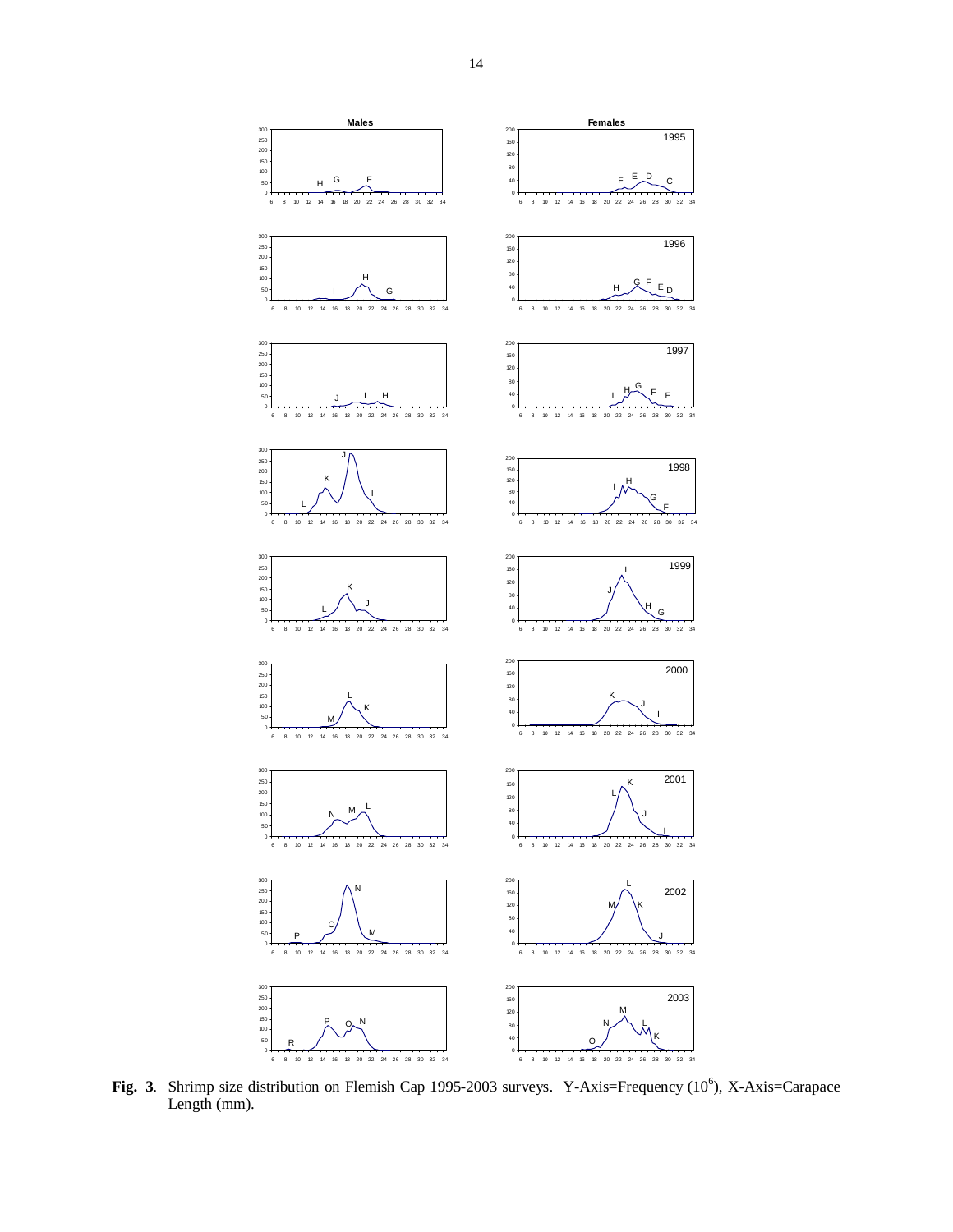





**Fig. 4**. Shrimp length-weight relationship by sex in 2003 on Flemish Cap survey.